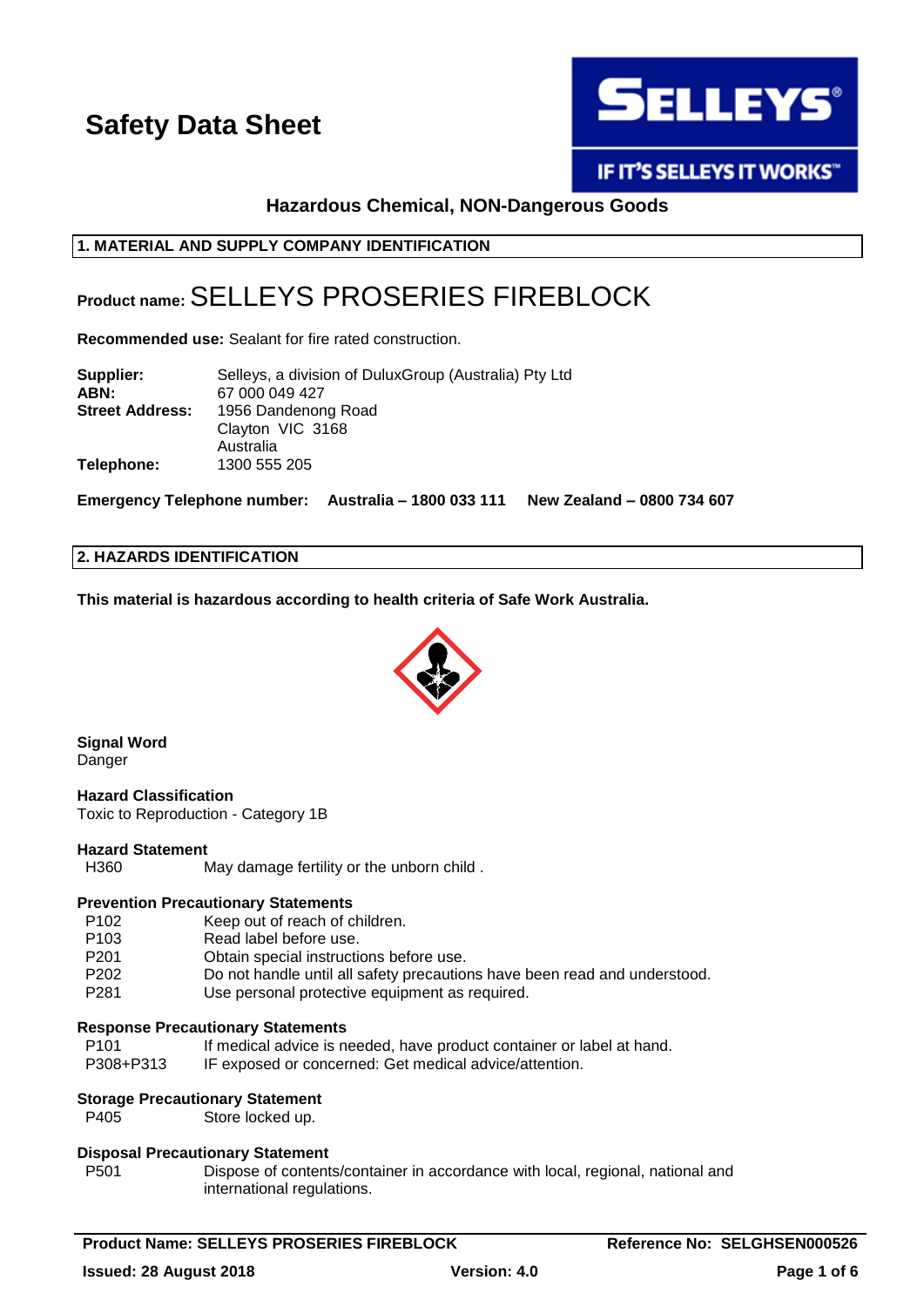

#### **Poison Schedule:** Not Applicable

## **DANGEROUS GOOD CLASSIFICATION**

Not classified as Dangerous Goods by the criteria of the "Australian Code for the Transport of Dangerous Goods by Road & Rail" and the "New Zealand NZS5433: Transport of Dangerous Goods on Land".

| 3. COMPOSITION INFORMATION                                               |             |                                 |
|--------------------------------------------------------------------------|-------------|---------------------------------|
| <b>CHEMICAL ENTITY</b>                                                   | CAS NO      | <b>PROPORTION</b>               |
| Boron zinc hydroxide oxide<br>Ingredients determined to be Non-Hazardous | 138265-88-0 | 1-5 $%$ (w/w)<br><b>Balance</b> |
|                                                                          |             | 100%                            |

#### **4. FIRST AID MEASURES**

If poisoning occurs, contact a doctor or Poisons Information Centre (Phone Australia 131 126, New Zealand 0800 764 766).

**Inhalation:** Remove victim from exposure - avoid becoming a casualty. Remove contaminated clothing and loosen remaining clothing. Allow patient to assume most comfortable position and keep warm. Keep at rest until fully recovered. Seek medical advice if effects persist.

**Skin Contact:** If skin or hair contact occurs, remove contaminated clothing and flush skin and hair with running water. If swelling, redness, blistering or irritation occurs seek medical assistance.

**Eye contact:** If in eyes wash out immediately with water. In all cases of eye contamination it is a sensible precaution to seek medical advice.

**Ingestion:** Rinse mouth with water. If swallowed, do NOT induce vomiting. Give a glass of water to drink. Never give anything by the mouth to an unconscious patient. If vomiting occurs give further water. Seek medical advice.

**PPE for First Aiders:** Wear safety shoes, overalls, gloves, safety glasses. Available information suggests that gloves made from nitrile rubber should be suitable for intermittent contact. However, due to variations in glove construction and local conditions, the user should make a final assessment. Always wash hands before smoking, eating, drinking or using the toilet. Wash contaminated clothing and other protective equipment before storing or re-using.

**Notes to physician:** Treat symptomatically.

#### **5. FIRE FIGHTING MEASURES**

**Hazchem Code:** Not applicable.

**Suitable extinguishing media:** If material is involved in a fire use water fog (or if unavailable fine water spray), alcohol resistant foam, standard foam, dry agent (carbon dioxide, dry chemical powder).

**Specific hazards:** Non-combustible material.

**Fire fighting further advice:** Not combustible, however following evaporation of aqueous component residual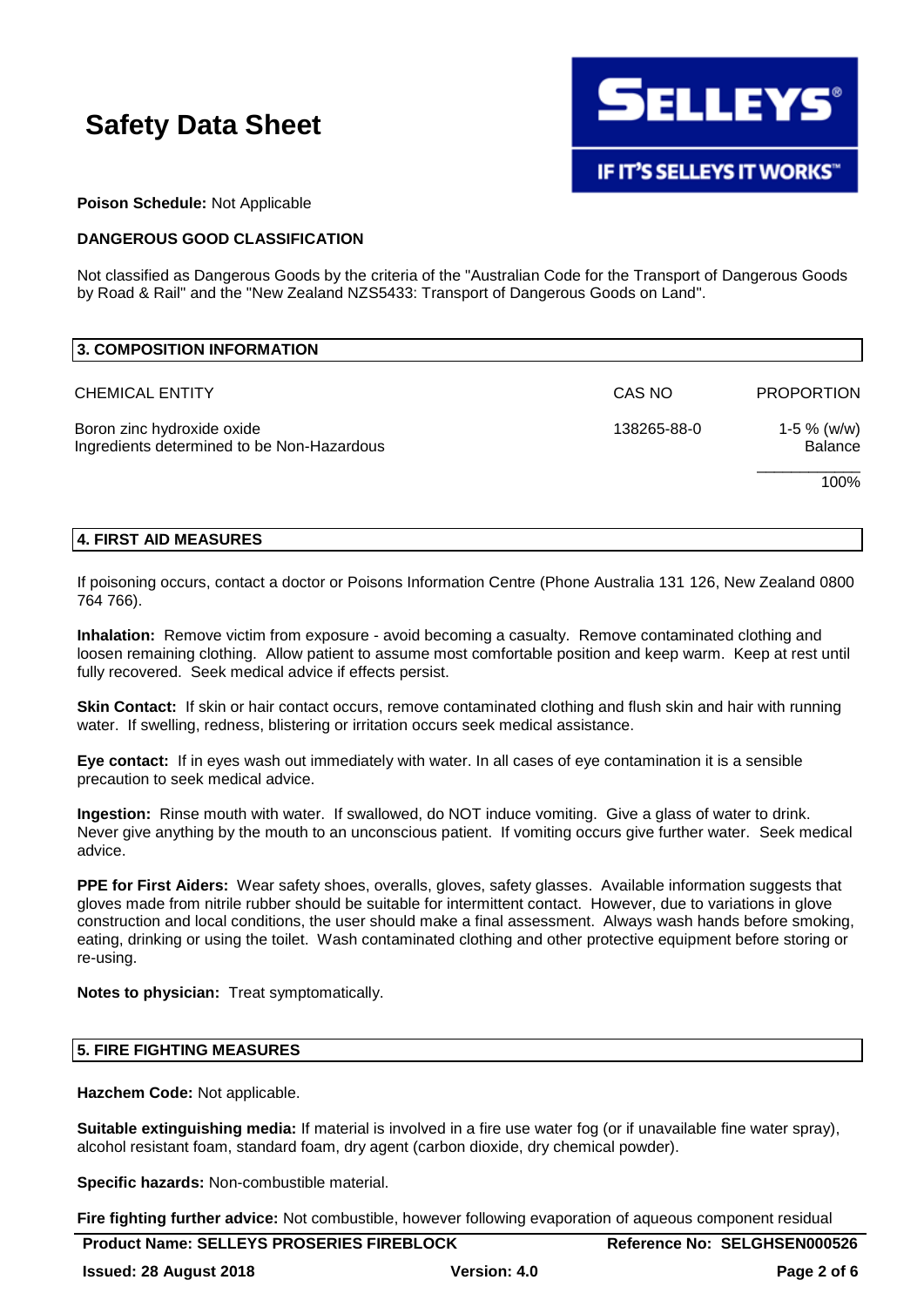

material can burn if ignited.

## **6. ACCIDENTAL RELEASE MEASURES**

#### **SMALL SPILLS**

Wear protective equipment to prevent skin and eye contamination. Avoid inhalation of vapours or dust. Wipe up with absorbent (clean rag or paper towels). Collect and seal in properly labelled containers or drums for disposal.

#### **LARGE SPILLS**

Clear area of all unprotected personnel. Slippery when spilt. Avoid accidents, clean up immediately. Wear protective equipment to prevent skin and eye contamination and the inhalation of dust. Work up wind or increase ventilation. Cover with damp absorbent (inert material, sand or soil). Sweep or vacuum up, but avoid generating dust. Collect and seal in properly labelled containers or drums for disposal. If contamination of crops, sewers or waterways has occurred advise local emergency services.

#### **Dangerous Goods - Initial Emergency Response Guide No:** Not applicable

#### **7. HANDLING AND STORAGE**

Handling: Avoid eye contact and skin contact. Avoid inhalation of dust.

**Storage:** Store in a cool, dry, well-ventilated place and out of direct sunlight. Store away from foodstuffs. Store away from incompatible materials described in Section 10. Store away from sources of heat and/or ignition. Store locked up. Keep container standing upright. Keep containers closed when not in use - check regularly for spills.

## **8. EXPOSURE CONTROLS / PERSONAL PROTECTION**

**National occupational exposure limits:** No value assigned for this specific material by Safe Work Australia.

**Biological Limit Values:** As per the "National Model Regulations for the Control of Workplace Hazardous Substances (Safe Work Australia)" the ingredients in this material do not have a Biological Limit Allocated.

**Engineering Measures:** Natural ventilation should be adequate under normal use conditions.

**Personal Protection Equipment:** SAFETY SHOES, OVERALLS, GLOVES, SAFETY GLASSES.

Wear safety shoes, overalls, gloves, safety glasses. Available information suggests that gloves made from nitrile rubber should be suitable for intermittent contact. However, due to variations in glove construction and local conditions, the user should make a final assessment. Always wash hands before smoking, eating, drinking or using the toilet. Wash contaminated clothing and other protective equipment before storing or re-using.

**Hygiene measures:** Keep away from food, drink and animal feeding stuffs. When using do not eat, drink or smoke. Wash hands prior to eating, drinking or smoking. Avoid contact with clothing. Avoid eye contact and skin contact. Avoid inhalation of dust. Ensure that eyewash stations and safety showers are close to the workstation location.

#### **9. PHYSICAL AND CHEMICAL PROPERTIES**

**Form:** Paste **Colour:** Grey

**Product Name: SELLEYS PROSERIES FIREBLOCK Reference No: SELGHSEN000526 Issued: 28 August 2018 Version: 4.0 Page 3 of 6**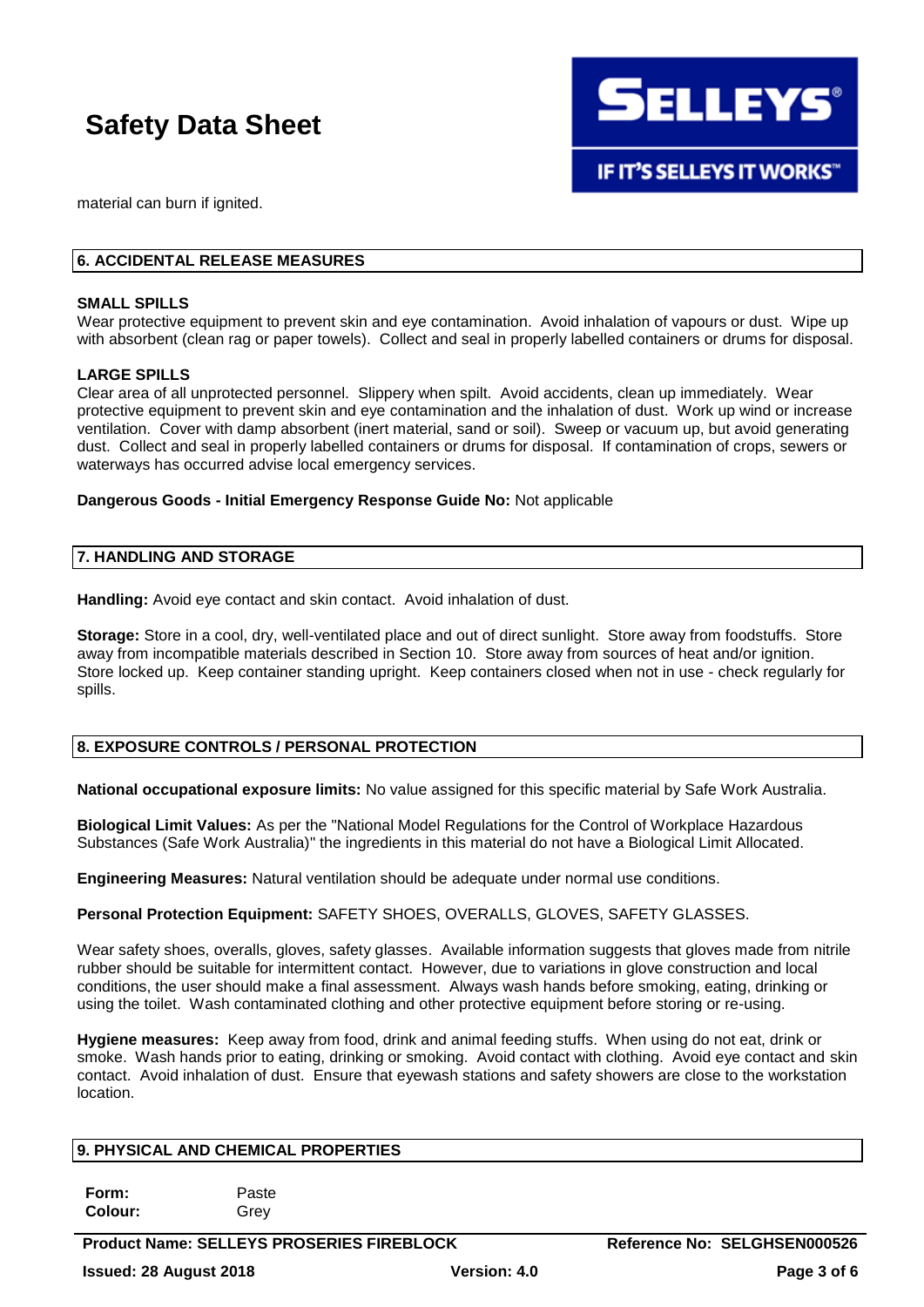

**Odour:** Mild, acrylic

**Solubility:** Dispersible in water. **Specific Gravity:** 1.53 **Relative Vapour Density (air=1):** >1 **Vapour Pressure (20 °C):** N Av **Flash Point (°C):** N App **Flammability Limits (%):** N App **Autoignition Temperature (°C):** N App **Melting Point/Range (°C):** N Av **Boiling Point/Range (°C):**  $>100$ **Decomposition Point (°C):** N Av **pH:** 8.5 **Viscosity:**  $>$ 20.5 mm<sup>2</sup>/sec @ 40 °C **Total VOC (g/Litre):** N Av

(Typical values only - consult specification sheet)  $N Av = Not available, N App = Not applicable$ 

## **10. STABILITY AND REACTIVITY**

**Chemical stability:** This material is thermally stable when stored and used as directed.

**Conditions to avoid:** Elevated temperatures and sources of ignition.

**Incompatible materials:** Oxidising agents.

**Hazardous decomposition products:** Oxides of carbon and nitrogen, smoke and other toxic fumes.

**Hazardous reactions:** No known hazardous reactions.

## **11. TOXICOLOGICAL INFORMATION**

No adverse health effects expected if the product is handled in accordance with this Safety Data Sheet and the product label. Symptoms or effects that may arise if the product is mishandled and overexposure occurs are:

## **Acute Effects**

**Inhalation:** Material may be an irritant to mucous membranes and respiratory tract.

**Skin contact:** Contact with skin may result in irritation.

**Ingestion:** Swallowing can result in nausea, vomiting and irritation of the gastrointestinal tract.

**Eye contact:** May be an eye irritant. Exposure to the dust may cause discomfort due to particulate nature. May cause physical irritation to the eyes.

## **Acute toxicity**

**Inhalation:** This material has been classified as non-hazardous. Acute toxicity estimate (based on ingredients):  $LC50 > 5$  mg/L

**Skin contact:** This material has been classified as non-hazardous. Acute toxicity estimate (based on ingredients): >2,000 mg/Kg bw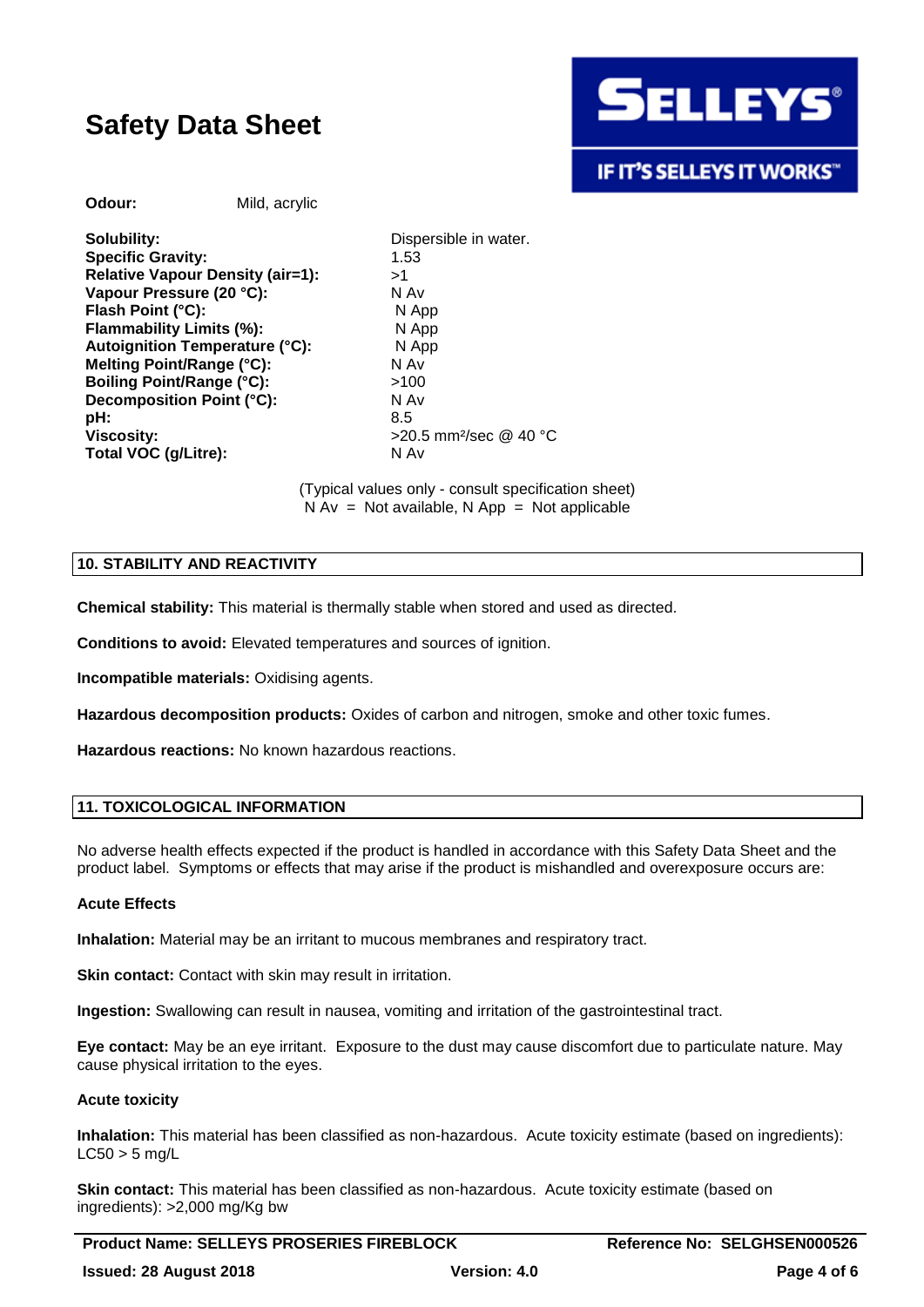

**Ingestion:** This material has been classified as non-hazardous. Acute toxicity estimate (based on ingredients): >2,000 mg/Kg bw

**Corrosion/Irritancy:** Eye: this material has been classified as not corrosive or irritating to eyes. Skin: this material has been classified as not corrosive or irritating to skin.

**Sensitisation:** Inhalation: this material has been classified as not a respiratory sensitiser. Skin: this material has been classified as not a skin sensitiser.

**Aspiration hazard:** This material has been classified as non-hazardous.

**Specific target organ toxicity (single exposure):** This material has been classified as non-hazardous.

#### **Chronic Toxicity**

**Mutagenicity:** This material has been classified as non-hazardous.

**Carcinogenicity:** This material has been classified as non-hazardous.

**Reproductive toxicity (including via lactation):** This material has been classified as a Category 1B Hazard.

**Specific target organ toxicity (repeat exposure):** This material has been classified as non-hazardous.

### **12. ECOLOGICAL INFORMATION**

Avoid contaminating waterways.

**Acute aquatic hazard:** This material has been classified as non-hazardous. Acute toxicity estimate (based on ingredients): >100 mg/L

**Long-term aquatic hazard:** This material has been classified as non-hazardous. Non-rapidly or rapidly degradable substance for which there are adequate chronic toxicity data available OR in the absence of chronic toxicity data, Acute toxicity estimate (based on ingredients): >100 mg/L, where the substance is not rapidly degradable and/or BCF  $<$  500 and/or log  $K_{ow}$  < 4.

**Ecotoxicity:** No information available.

**Persistence and degradability:** No information available.

**Bioaccumulative potential:** No information available.

**Mobility:** No information available.

#### **13. DISPOSAL CONSIDERATIONS**

Persons conducting disposal, recycling or reclamation activities should ensure that appropriate personal protection equipment is used, see "Section 8. Exposure Controls and Personal Protection" of this SDS.

If possible material and its container should be recycled. If material or container cannot be recycled, dispose in accordance with local, regional, national and international Regulations.

## **14. TRANSPORT INFORMATION**

**Product Name: SELLEYS PROSERIES FIREBLOCK Reference No: SELGHSEN000526**